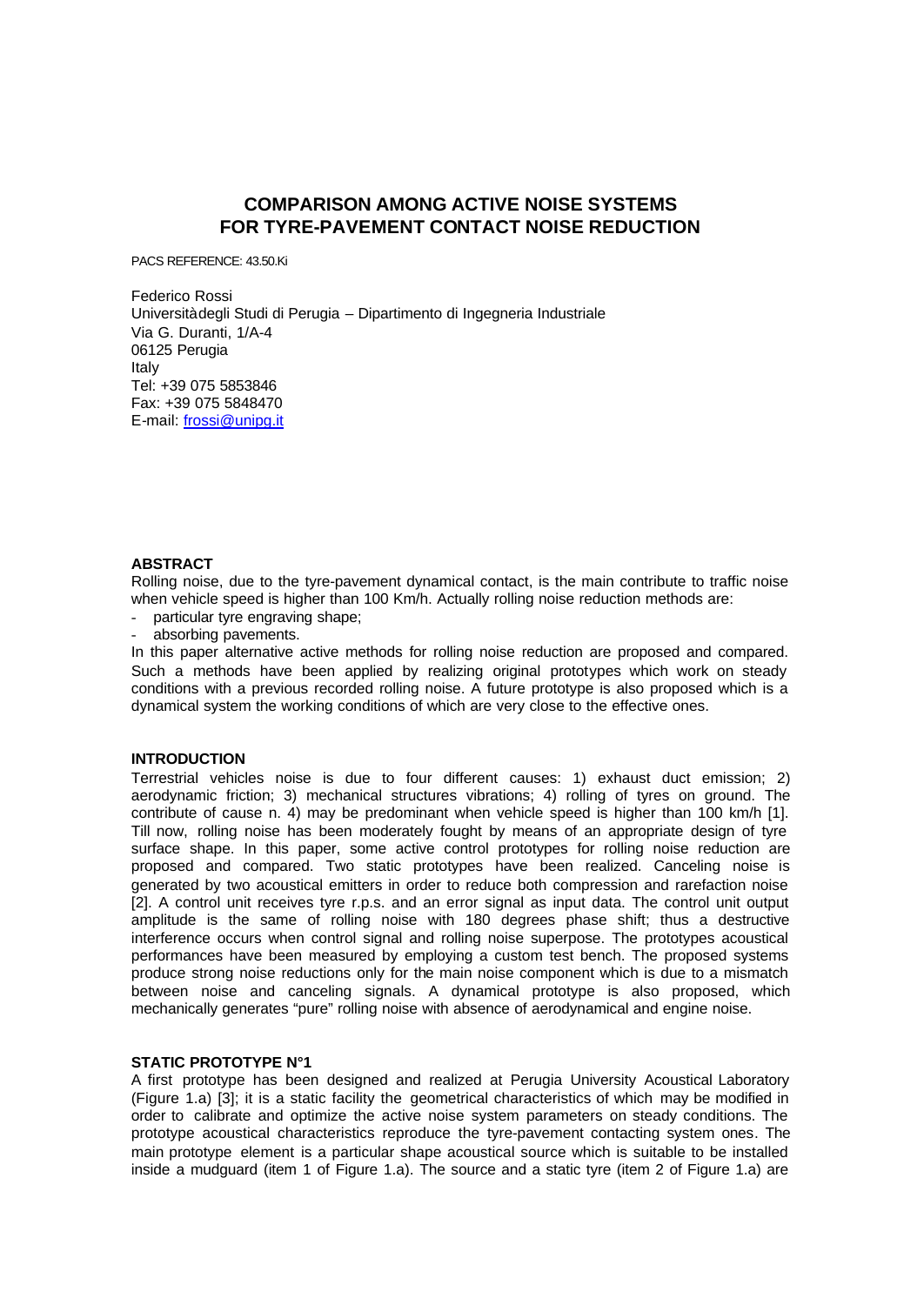sustained by a steel frame (item 3 of Figure 1.a) [2]. The tyre lies on a plate (item 4 of Figure 1.a) the acoustical characteristics of which are equivalent to the road pavement ones. The prototype may be employed to reduce both compression noise due to the front end of the tyre which superposes the ground and rarefaction noise generated by the tyre that gives up the pavement [4]. Thanks to a custom test bench, measurements allowed to find the prototype optimal working conditions: geometry and control unit algorithm. Test bench is constituted by a truncated cone shape steel structure (indicated as 5 in Figure 1.a), which permits to reproduce a previously recorded rolling noise signal (compression and rarefaction noise) at the tyrepavement contact point (item 6 of Figure 1.a) [5].The control unit is based on a FxLMS adaptive algorithm which is implemented on a DSP. The control unit input signals are: one reference signal, two microphone error signals. Experimental measures have been carried out by using the recorded rolling noise as reference signal. Error signal are derived by two microphones which are placed near the tyre-pavement contact point. One microphone picks up the compression noise, the other picks up the rarefaction noise; during experimental measurements, microphones work alternatively. The control unit generates, alternatively, two control signals, one for compression noise, the other for rarefaction noise. The block diagram and the prototype mechanical scheme are shown respectively in Figure 1.b and in Figure 2. Control unit processing speed is suitable to instantaneously modify control signal characteristics in order to keep a 180° phase shift between canceling and rolling noise at tyre-pavement contact point. Rolling Noise



Figure 1: Prototype n° 1

# **PROTOTYPE N° 1 MEASUREMENT CAMPAIGN**

The prototype acoustical performances have been tested by measurement campaign. The prototype has been connected to the test bench. Measurement point (see Figure 2) lies along the noisiest direction starting from tyre-pavement point of contact [5]. Each single measure has been carried out for a 1 minute time interval. Prototype performances have been evaluated for three different conditions:

- A) noise signal is a sinusoidal single tone;
- B) noise signal is a square wave signal;
- C) noise signal is the recorded rolling noise.

Noise reduction introduced by prototype for A) condition is 15 dBA in 200-750 Hz frequency range; furthermore when the disturbing noise frequency is higher than 2000 Hz, the DSP performances are no more suitable to achieve noise abatement. A) condition measurement results are shown in Table 1. B) condition measurements results (see Table 2) show a 7 dBA reduction when disturbing noise (square wave) main frequency is in the 200-750 Hz range. C) condition measurements campaign have shown that the active control system reduces only the noise main component (7 dB reduction). Results show that active control system performances get worse and worse as disturbing signal complexity grows; in fact acoustical matching between disturbing and canceling noise is achieved only for one frequency component.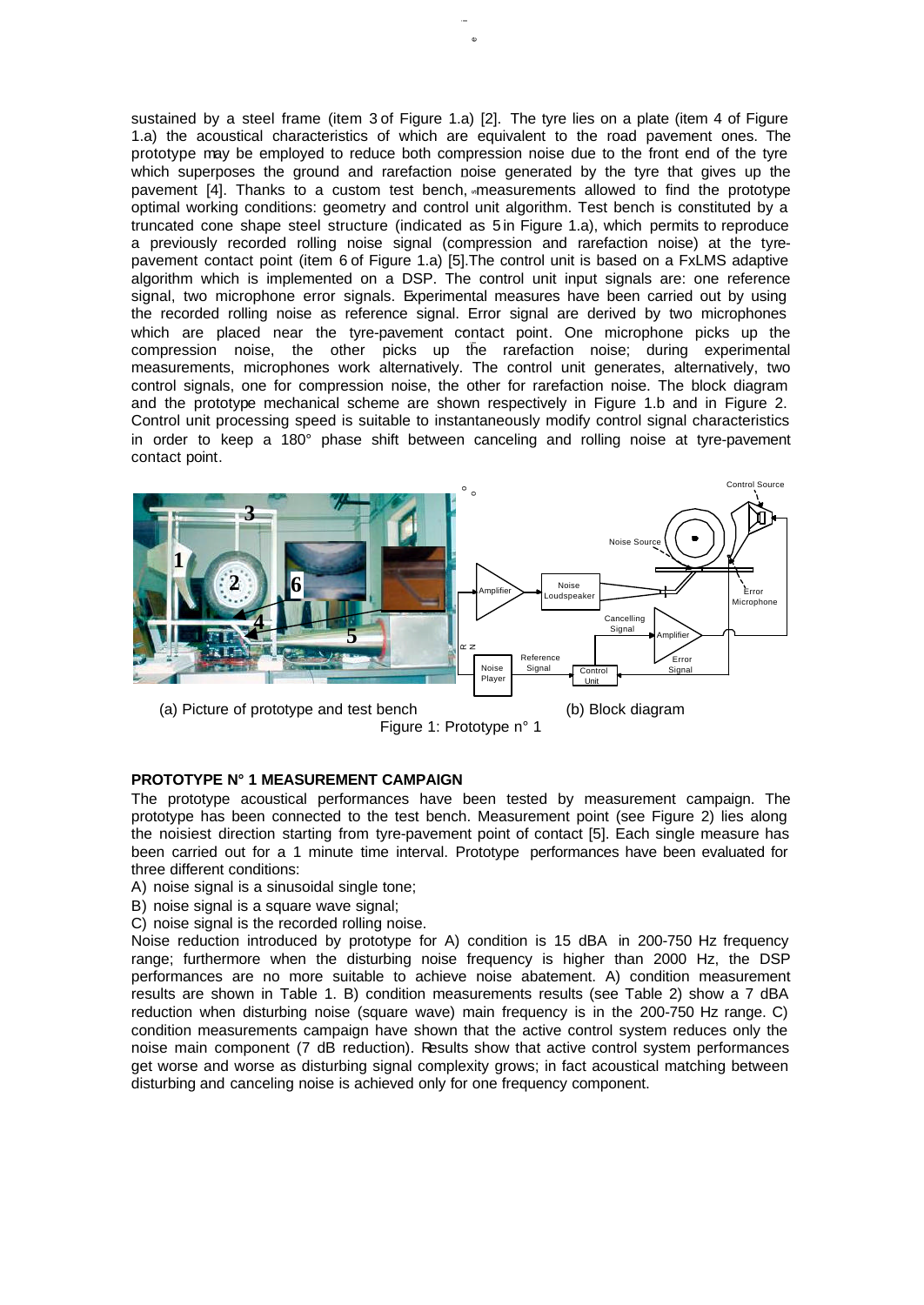

Figure 2: Prototype n° 1 mechanical scheme and measurement point

| Table 1: Measurement results. Prototype n° 1, Condition A |  |  |
|-----------------------------------------------------------|--|--|
|-----------------------------------------------------------|--|--|

| Control System OFF             |                                                 | Control System ON                             |                                                 | Noise Level Reduction                         |                                                 |                                               |
|--------------------------------|-------------------------------------------------|-----------------------------------------------|-------------------------------------------------|-----------------------------------------------|-------------------------------------------------|-----------------------------------------------|
| Sine wave<br>frequency<br>(Hz) | A-weighted<br>noise level<br>$L_{Aeq}$<br>[dBA] | Equivalent<br>noise level<br>$L_{eq}$<br>[dB] | A-weighted<br>noise level<br>$L_{Aeq}$<br>[dBA] | Equivalent<br>noise level<br>$L_{eq}$<br>[dB] | A-weighted<br>noise level<br>$L_{Aeq}$<br>[dBA] | Equivalent<br>noise level<br>$L_{eq}$<br>[dB] |
| 63                             | 65.5                                            | 90.0                                          | 63.0                                            | 84.0                                          | 2.5                                             | 6.0                                           |
| 125                            | 70.5                                            | 85.5                                          | 66.5                                            | 81.0                                          | 4.0                                             | 4.5                                           |
| 250                            | 84.5                                            | 92.5                                          | 70.0                                            | 77.5                                          | 14.5                                            | 15.0                                          |
| 500                            | 90.5                                            | 94.0                                          | 76.5                                            | 79.5                                          | 14.0                                            | 14.5                                          |
| 1000                           | 100.0                                           | 100.5                                         | 98.0                                            | 99.0                                          | 2.0                                             | 1.5                                           |
| 2000                           | 90.0                                            | 88.5                                          | 90.0                                            | 88.5                                          | 0.0                                             | 0.0                                           |
| 4000                           | 69.0                                            | 70.0                                          | 69.0                                            | 70.0                                          | 0.0                                             | 0.0                                           |

Table 2: Measurement results. Prototype n° 1, Condition B

|                                                       |                                                 | <b>Control System OFF</b><br>Control System ON |                                                 | Noise Level Reduction                         |                                                 |                                               |
|-------------------------------------------------------|-------------------------------------------------|------------------------------------------------|-------------------------------------------------|-----------------------------------------------|-------------------------------------------------|-----------------------------------------------|
| Square<br>wave main<br>component<br>frequency<br>(Hz) | A-weighted<br>noise level<br>$L_{Aeq}$<br>[dBA] | Equivalent<br>noise level<br>$L_{eq}$<br>[dB]  | A-weighted<br>noise level<br>$L_{Aeq}$<br>[dBA] | Equivalent<br>noise level<br>$L_{eq}$<br>[dB] | A-weighted<br>noise level<br>$L_{Aeq}$<br>[dBA] | Equivalent<br>noise level<br>$L_{eq}$<br>[dB] |
| 63                                                    | 78.5                                            | 85.0                                           | 77.0                                            | 81.5                                          | 1.5                                             | 3.5                                           |
| 125                                                   | 90.5                                            | 94.5                                           | 83.5                                            | 86.5                                          | 7.0                                             | 8.0                                           |
| 250                                                   | 83.5                                            | 83.5                                           | 77.0                                            | 75.5                                          | 6.5                                             | 8.0                                           |
| 500                                                   | 86.0                                            | 88.5                                           | 80.0                                            | 80.5                                          | 6.0                                             | 8.0                                           |
| 1000                                                  | 95.0                                            | 94.5                                           | 93.5                                            | 93.5                                          | 1.5                                             | 1.0                                           |
| 2000                                                  | 84.5                                            | 83.5                                           | 84.5                                            | 83.5                                          | 0.0                                             | 0.0                                           |
| 4000                                                  | 77.0                                            | 83.0                                           | 77.0                                            | 83.0                                          | 0.0                                             | 0.0                                           |

Table 3: Measurement results. Prototype n° 1, Condition C

|                            | . .                                                                         |                                                                   |                                                                     |  |
|----------------------------|-----------------------------------------------------------------------------|-------------------------------------------------------------------|---------------------------------------------------------------------|--|
|                            | Control System OFF                                                          | Control System ON                                                 | Level Reduction                                                     |  |
| Vehicle Velocity<br>(Km/h) | Main 1/3 octave band<br>Noise Equivalent Level<br>$_{\mathsf{e}\mathsf{a}}$ | Main 1/3 octave band<br>Noise Equivalent Level<br>∟ <sub>ea</sub> | Main 1/3 octave band<br>Noise Equivalent Level<br>$L_{\mathrm{ea}}$ |  |
|                            | dВ                                                                          | dΒ                                                                | dΒ                                                                  |  |
| 50                         | 90.5                                                                        | 87.5                                                              | 3.0                                                                 |  |
| 70                         | 98.0                                                                        | 93.5                                                              | 4.5                                                                 |  |
| 90                         | 101.5                                                                       | 95.5                                                              | 6.0                                                                 |  |
| 110                        | 105.5                                                                       | 99.0                                                              | 6.5                                                                 |  |
| 130                        | 107.5                                                                       | 102.0                                                             | 5.5                                                                 |  |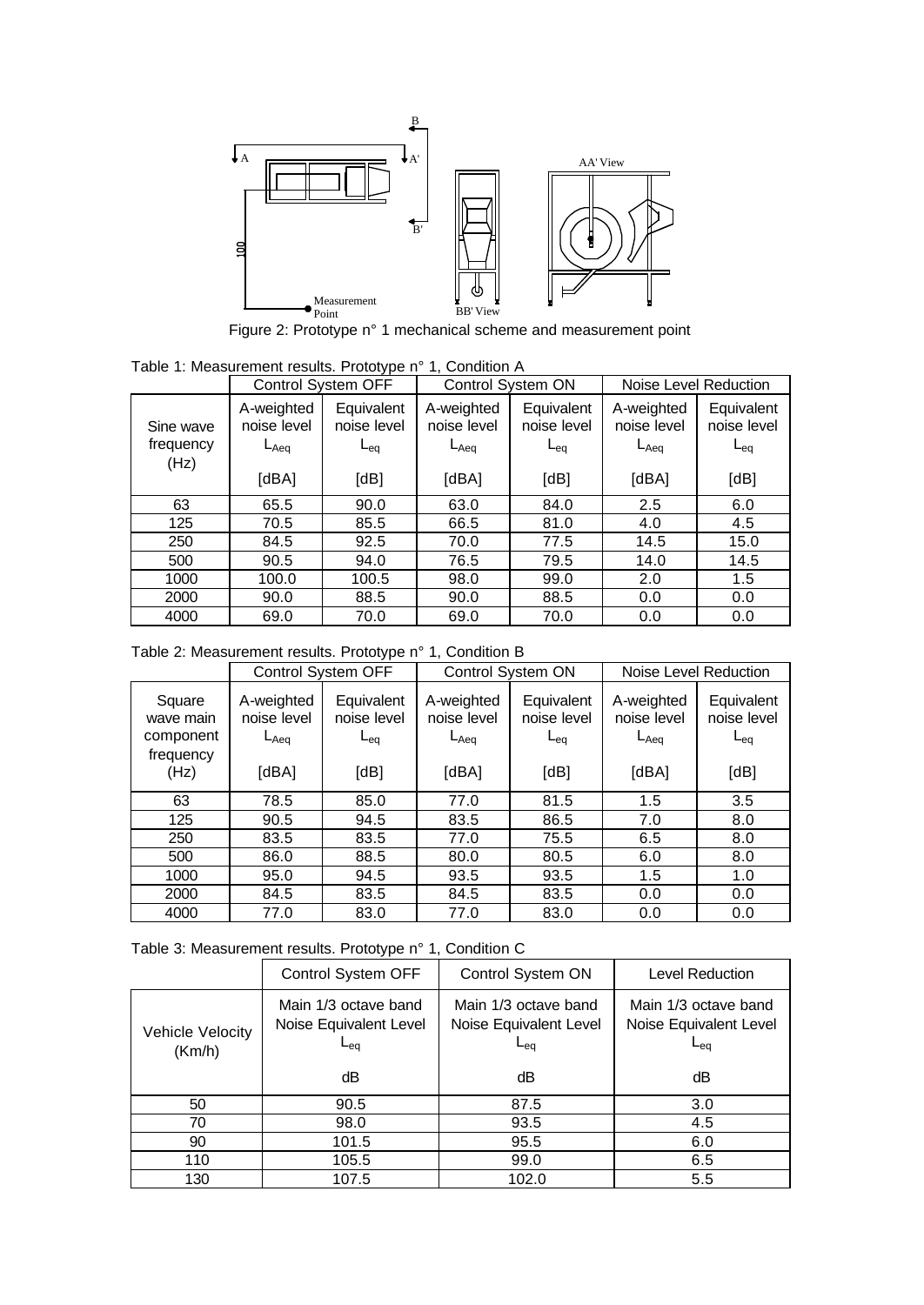#### **STATIC PROTOTYPE N°2**

An evolution of prototype n°1 has been designed and realized in order to obtain better acoustical performances. The prototype n° 2 is shown in Figure 3.a. It is designed to reduce the mismatch between rolling noise and canceling noise. The tyre is wrapped by a steel cap (see fig. 3.b). The system is equipped with two loudspeakers (item 1 of Figure 3.a) which are installed inside the cap and insulated by a steel cover (item 2 of Figure 3.a). The loudspeakers reproduce canceling noise which is generated by the control unit. The canceling noise propagates inside the steel cap and destructively interferes with rolling disturbing noise in the space which separates the pavement to the steel cap (item 3 of Figure 3.a). The cap (item 4 of Figure 3.a) may be vertically translated in order to get a compromise between the following opposite trends:

- tyre strongly covered, higher rolling noise-canceling noise matching but lower suitability for traveling conditions;
- tyre low covered, lower rolling noise-canceling noise matching but more suitability for traveling conditions.

The block diagram is shown in Figure 3.b.



Figure 3: Prototype n° 2

# **PROTOTYPE N° 2 MEASUREMENT CAMPAIGN**

A measurement campaign has been led to evaluate prototype n° 2 performances. Measurement conditions are the same as the prototype n° 1 ones (A, B, C). Prototype n° 2 mechanical scheme and measurement point are shown in Fig. 4. Each single measure has been carried out for a 1 minute time interval.



Figure 4: Prototype n° 2 mechanical scheme and measurement point

A) condition measurements have shown a 15 dBA level reduction which is close to the first prototype into 200-750 Hz frequency range. A 10-15 dBA level reduction has been obtained when disturbing signal frequency is below 200 Hz or higher than 750 Hz (see Table 4). The control system performances strongly decrease for frequencies higher than 2000 Hz, however no rolling noise component belongs to such frequency range. A) 15 dBA reduction is attained for the only noise main component on A) and B) conditions. Results demonstrate that prototype 2 performances are improved with respect to prototype 1 because of the increased matching between disturbing and canceling noise. However, important noise abatements are attained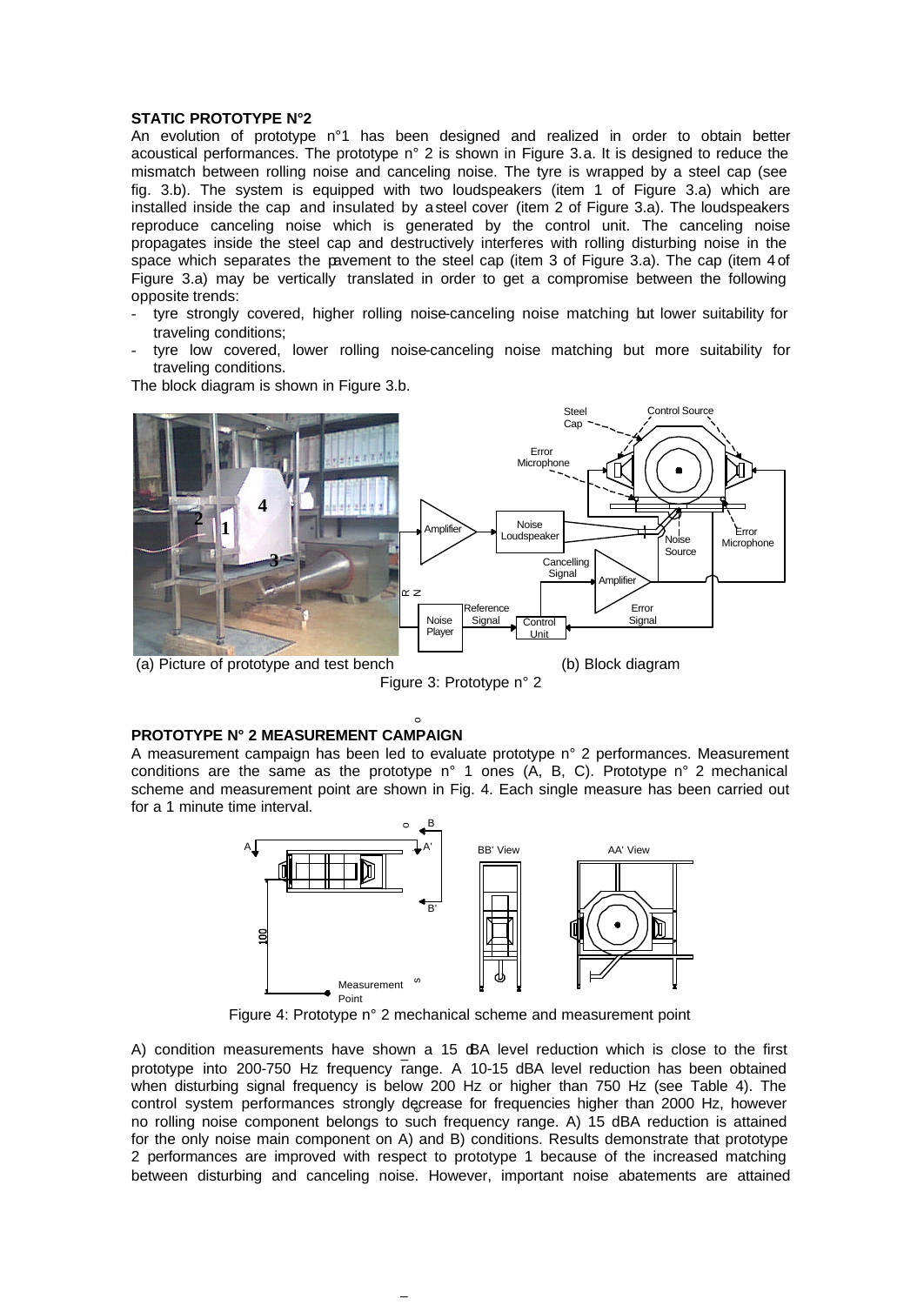again just for the noise main component. Table 5 and 6 shows respectively the B) and C) condition measurements results.

|                                |                                                 | Control System OFF                            |                                                 | Control System ON                             | Noise level Reduction                           |                                               |
|--------------------------------|-------------------------------------------------|-----------------------------------------------|-------------------------------------------------|-----------------------------------------------|-------------------------------------------------|-----------------------------------------------|
| Sine wave<br>frequency<br>(Hz) | A-weighted<br>noise level<br>$L_{Aeq}$<br>[dBA] | Equivalent<br>noise level<br>$L_{eq}$<br>[dB] | A-weighted<br>noise level<br>$L_{Aeq}$<br>[dBA] | Equivalent<br>noise level<br>$L_{eq}$<br>[dB] | A-weighted<br>noise level<br>$L_{Aeq}$<br>[dBA] | Equivalent<br>noise level<br>$L_{eq}$<br>[dB] |
| 63                             | 66.0                                            | 90.5                                          | 61.0                                            | 79.5                                          | 5.0                                             | 11.0                                          |
| 125                            | 70.5                                            | 86.0                                          | 57.0                                            | 68.0                                          | 13.5                                            | 18.0                                          |
| 250                            | 85.0                                            | 93.0                                          | 70.0                                            | 78.0                                          | 15.0                                            | 15.0                                          |
| 500                            | 90.0                                            | 93.5                                          | 75.5                                            | 79.5                                          | 14.5                                            | 14.0                                          |
| 1000                           | 100.5                                           | 100.5                                         | 81.0                                            | 81.0                                          | 19.5                                            | 19.5                                          |
| 2000                           | 89.5                                            | 88.5                                          | 89.5                                            | 88.5                                          | 0.0                                             | 0.0                                           |
| 4000                           | 68.0                                            | 69.5                                          | 68.0                                            | 69.5                                          | 0.0                                             | 0.0                                           |

Table 4: Measurement results. Prototype n° 2, Condition A

Table 5: Measurement results. Prototype n° 2, Condition B

|                                                       |                                                 | Control System OFF                                   | Control System ON                               |                                               | Noise level Reduction                           |                                                      |
|-------------------------------------------------------|-------------------------------------------------|------------------------------------------------------|-------------------------------------------------|-----------------------------------------------|-------------------------------------------------|------------------------------------------------------|
| Square<br>wave main<br>component<br>frequency<br>(Hz) | A-weighted<br>noise level<br>$L_{Aeq}$<br>[dBA] | Equivalent<br>noise level<br>$L_{\text{eq}}$<br>[dB] | A-weighted<br>noise level<br>$L_{Aeq}$<br>[dBA] | Equivalent<br>noise level<br>$L_{eq}$<br>[dB] | A-weighted<br>noise level<br>$L_{Aeq}$<br>[dBA] | Equivalent<br>noise level<br>$L_{\text{eq}}$<br>[dB] |
| 63                                                    | 78.5                                            | 84.5                                                 | 72.5                                            | 75.0                                          | 6.0                                             | 9.5                                                  |
| 125                                                   | 90.0                                            | 94.5                                                 | 76.0                                            | 79.5                                          | 14.0                                            | 15.0                                                 |
| 250                                                   | 83.0                                            | 85.5                                                 | 68.5                                            | 70.5                                          | 14.5                                            | 15.0                                                 |
| 500                                                   | 86.0                                            | 89.0                                                 | 70.5                                            | 72.0                                          | 15.5                                            | 17.0                                                 |
| 1000                                                  | 95.0                                            | 95.0                                                 | 75.0                                            | 75.5                                          | 20.0                                            | 19.5                                                 |
| 2000                                                  | 84.5                                            | 83.5                                                 | 84.5                                            | 83.5                                          | 0.0                                             | 0.0                                                  |
| 4000                                                  | 77.5                                            | 83.5                                                 | 77.5                                            | 83.5                                          | 0.0                                             | 0.0                                                  |

Table 6: Measurement results. Prototype n° 2, Condition C

|                            | Control System OFF                                    | Control System ON                                                 | Level Reduction                                                             |
|----------------------------|-------------------------------------------------------|-------------------------------------------------------------------|-----------------------------------------------------------------------------|
| Vehicle Velocity<br>(Km/h) | Main 1/3 octave band<br>Noise Equivalent Level<br>∟eα | Main 1/3 octave band<br>Noise Equivalent Level<br>∟ <sub>ea</sub> | Main 1/3 octave band<br>Noise Equivalent Level<br>$_{\mathsf{e}\mathsf{a}}$ |
|                            | dΒ                                                    | dΒ                                                                | dΒ                                                                          |
| 50                         | 91.0                                                  | 80.0                                                              | 11.0                                                                        |
| 70                         | 98.0                                                  | 85.0                                                              | 13.0                                                                        |
| 90                         | 102.5                                                 | 88.5                                                              | 14.0                                                                        |
| 110                        | 106.0                                                 | 92.5                                                              | 13.5                                                                        |
| 130                        | 108.0                                                 | 94.0                                                              | 14.0                                                                        |

# **DYNAMICAL PROTOTYPE**

A dynamical prototype is going to be built at the Acoustics Laboratory of University of Perugia. The new prototype is constituted by two rotating wheels (see the scheme shown in Figure 5): the upper wheel is a commercial vehicle tyre which may rotate inside a steel cap (see prototype n° 2). The lower wheel diameter is double than the tyre one. The lower wheel is moved by an electrical motor and is coated by an asphalt like film. The prototype will simulate as close as possible the tyre-pavement contacting phenomena; a proper pressure between the upper tyre and the lower wheel is applied. Thus rolling noise may be mechanically generated and studied without affection of aerodynamical and engine noises. Control unit which are thought to be used